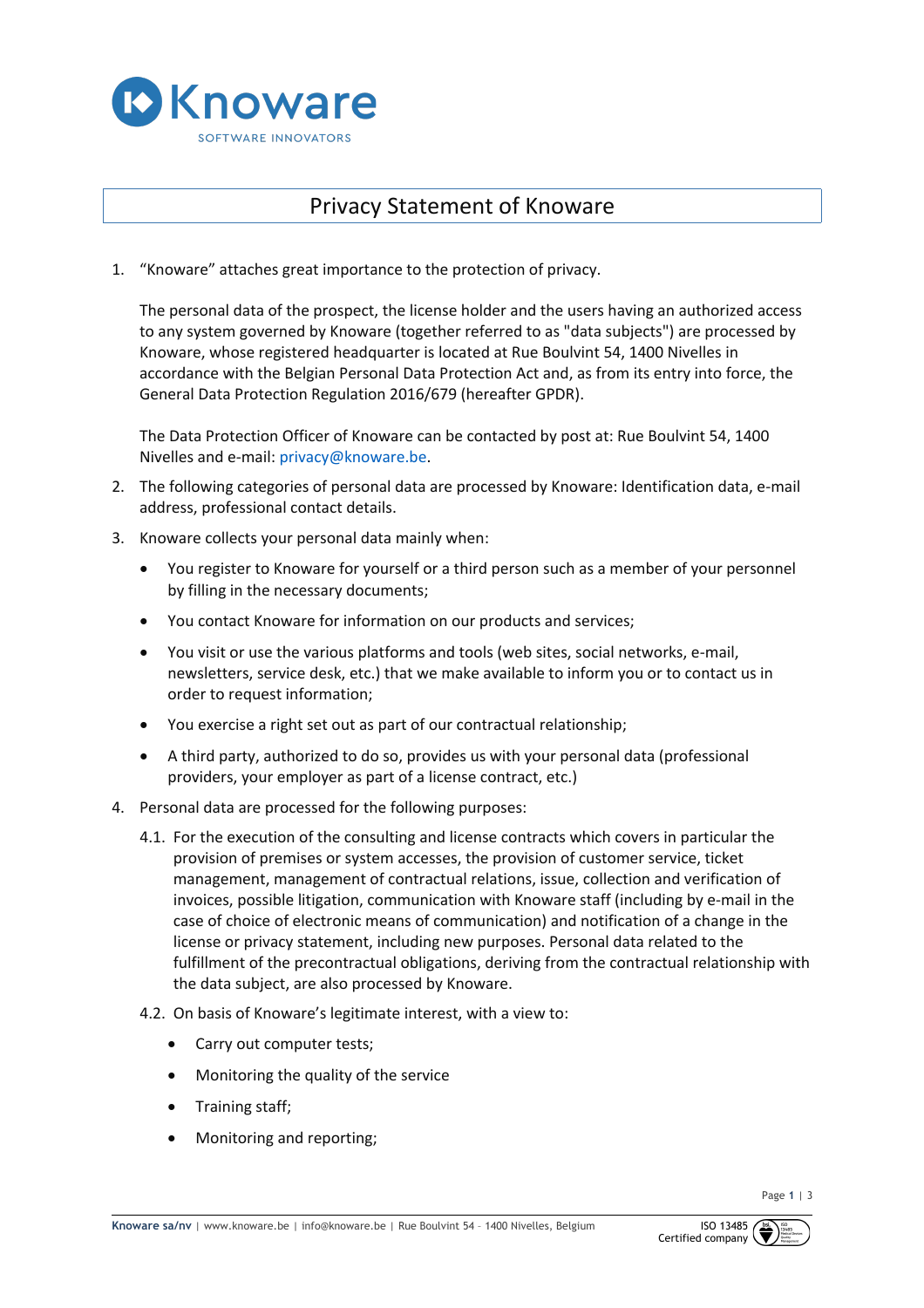

- Prevent abuse and fraud;
- During the legal period;
- To establish statistics of coded data, including big data;
- Inform, independently of the means of communication, about the commercial actions, products and services of Knoware and of the group to which it belongs.
- 4.3. Based on the legal obligations applicable to Knoware with a view to Knoware's compliance.
- 4.4. As stated in point 9 of this document, the data subject has the right to withdraw his consent at any time, without affecting the lawfulness of the processing operations based on his consent before his withdrawal. It can also oppose other treatments.
- 5. Personal data are retained for the duration of the agreement with Knoware and thereafter until the expiry of the legal retention obligations, in particular tax and accounting obligations and until the end of contractual liability.
- 6. The data will, exclusively for what is necessary for the purposes indicated above, be communicated to the following third parties:
	- Subcontractors located in the European Union or outside, responsible for processing operations defined by Knoware;
	- Banking and insurance institutions;
	- Postal, transport and delivery companies to allow a better routing of our mail;
	- Cloud infrastructure providers for the hosting;
- 7. Data may be processed in EU or non-EU countries where the European Commission considers that it does not guarantee an adequate level of protection of personal data. In this case Knoware, as controller, will take appropriate protective measures by means of standard contractual data protection clauses adopted by the Commission in accordance with Article 46(2) of the GDPR. These can be consulted at the controller's headquarters.
- 8. An information document on Knoware's personal data protection policy is available on knoware.be if you would like more information, on the data protection regulations in force, Knoware's data protection policy and your rights. This information document is a detailed version of this present privacy statement (privacy statement which is the only document binding Knoware)
- 9. Upon written request dated and signed in this way, and with proof of your identity, you can obtain from Knoware, free of charge if reasonable volume, the written communication of data, as well as, where appropriate, the withdrawal of your consent to the processing of your data concerning licenses, rectification, limitation of processing, deletion of data that are inaccurate, incomplete or irrelevant. If the processing is based on the performance of the contract or consent, you may exercise your right to the portability of the data.

If, at any time, you wish to exercise your rights with Knoware, you can send a letter (Rue Boulvint 54, 1400 Nivelles) or an e-mail (privacy@knoware.be) with proof of your identity. Knoware will make every effort to detect and correct the problem.